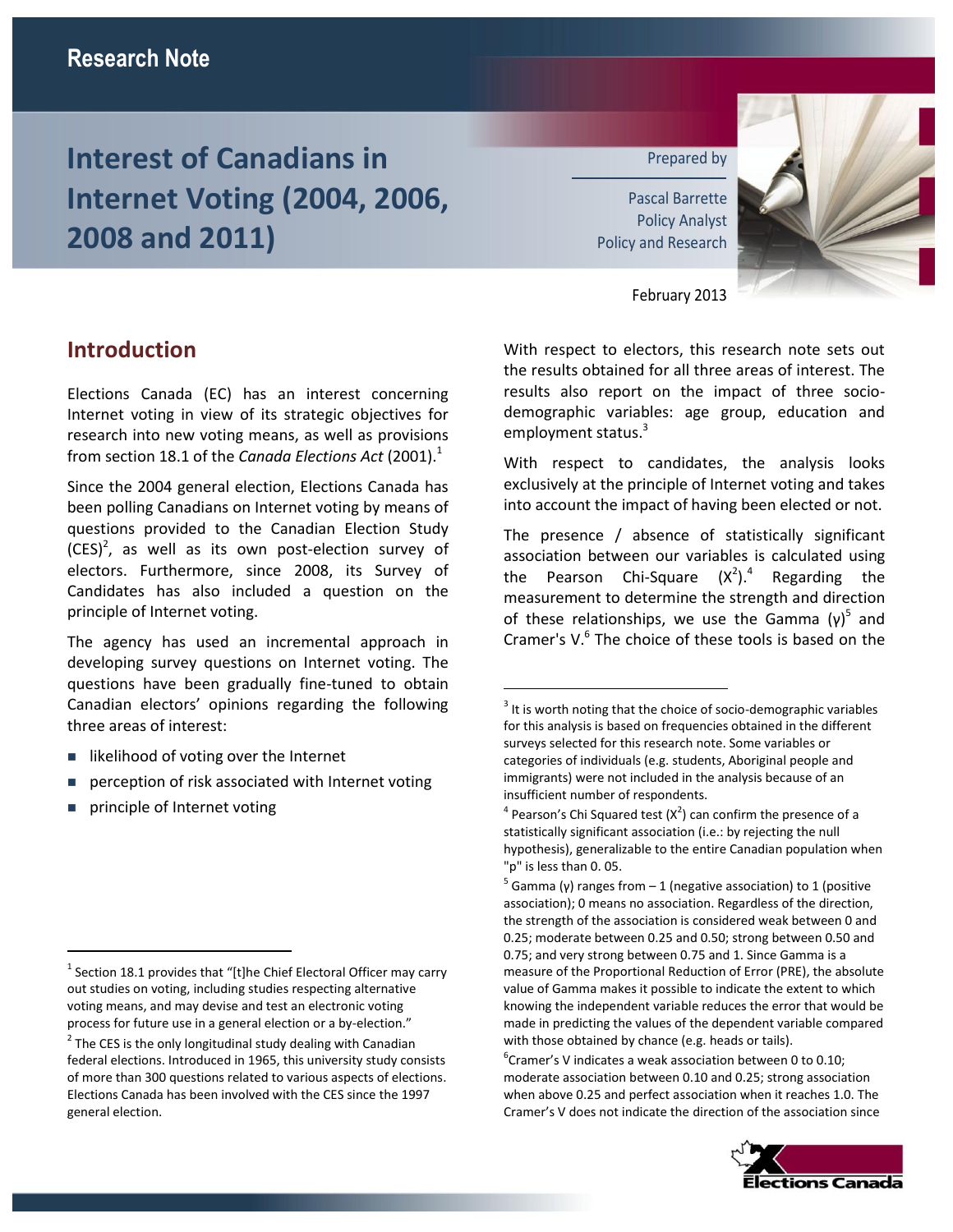very nature of our dependent variables (i.e.: ordinal or nominal / dichotomous) and the objective is to identify avenues of research that could lead to the development of more advanced studies on the state of relations and inter-related interests of Canadians toward Internet voting.

### **Likelihood of Voting Over the Internet**

Elections Canada introduced its first question relating solely to the likelihood of voting over the Internet in its post-election survey for the 2004 general election. $'$ By categorizing the responses using an ordinal scale, it is possible to compare, with some reservation, the results for this question in 2004 with results obtained in 2008 and 2011. $^8$  As may be seen in Graph 1, the likelihood of electors voting over the Internet has tended to increase over time (from 48% in 2004 to 59% in 2011). We also note that the polarization of opinion seen in 2004 (with 38% indicating "Not at all likely" versus 37% indicating "Very likely") gradually lessened between 2004 and 2011, with a shift toward the middle ground ("Not very likely" / "Somewhat likely") and toward opinions indicating a very high likelihood of voting over the Internet.

#### **Graph 1: Likelihood of Voting Over the Internet (2004, 2008 and 2011)**



the variable being assessed is nominal (i.e.: there is no natural order between categories).

<sup>7</sup> This question used a scale of 1 to 5 (i.e.:  $1$  = Very likely;  $3$  = Neither likely nor unlikely; 5 = Not at all likely).

 $^8$  For the 2006 election, the question relating to the likelihood of voting over the Internet indicated "for future elections." In our view, this notion makes it impossible to compare the results for that question with those in the 2004, 2008 and 2011 surveys.

Interest in the likelihood of voting over the Internet is influenced by the different socio-demographic variables selected for this analysis. In regard to the age group variable, Graph 2 shows that the likelihood of voting over the Internet is higher in the 18-to-34 age group (between 67% and 80%) and the 35-to-64 age group (between 51% and 65%) when compared with the 65+ age group (between 26% and 46%).<sup>9</sup> That said, the rise in interest within each age group has been more pronounced in recent years (overall increase of 33 percentage points between 2008 and 2011, compared with 14 percentage points between 2004 and 2008). This rise has been more prominent in the 65+ age group, even though respondents from this group remain the least likely to be interested in voting over the Internet in 2004, 2008 and 2011.

The association between the age group variable and the likelihood of voting over the Internet is statistically significant in 2004, 2008 and 2011. Additionally, we note that this association is negative and of moderate strength from 2004 to 2011. In other words, all things being equal otherwise, the higher an individual's age group, the smaller the chance that this individual will have a positive opinion regarding the likelihood of voting over the Internet.

#### **Graph 2: Age Group and Likelihood of Voting Over the Internet (2004, 2008 and 2011)**

(% of respondents indicating that they would likely or very likely vote over the Internet if given the option)



Regarding the education variable, we note that the likelihood of being interested in voting over the Internet tends to increase with the level of education.

 $\overline{a}$ 

<sup>&</sup>lt;sup>9</sup> The response categories were recoded using a dichotomous nominal scale (Unlikely/Likely). The "Neither likely nor unlikely," "Don't know" and "Do not have access to Internet" categories were excluded from this analysis.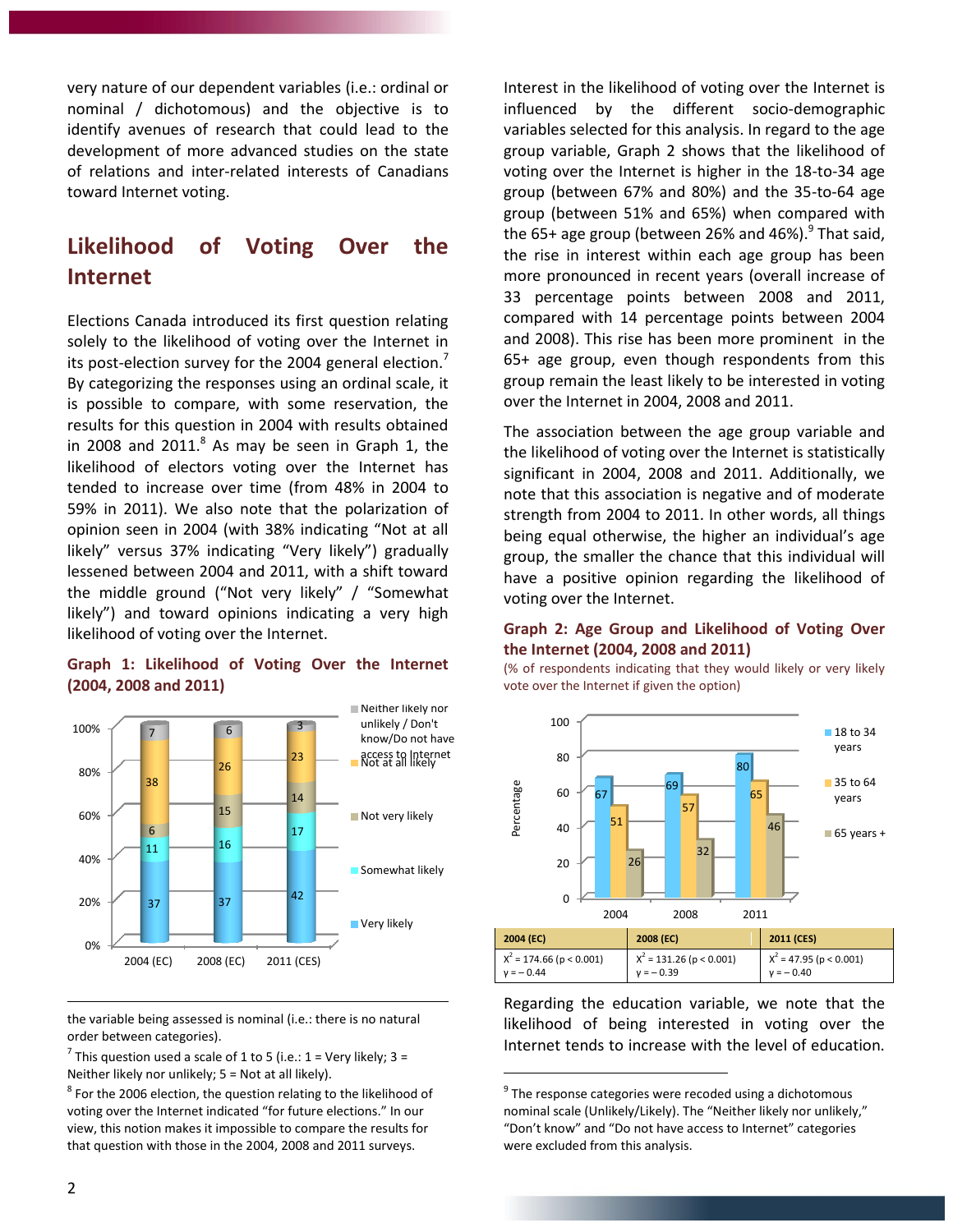As shown in Graph 3, this favourable attitude towards voting over the Internet is substantially higher among university graduates (between 61% and 68%) and college graduates (between 53% and 64%) than among respondents with a high school diploma or less education (between 43% and 49%).

The association between education level and the likelihood of voting over the Internet is statistically significant in 2004, 2008 and 2011. Furthermore, we note that this positive association was relatively moderate in strength from 2004 to 2011. In other words, the higher an individual's level of education, the higher the chance that this individual will have a positive opinion concerning the likelihood of voting over the Internet.

#### **Graph 3: Education and Likelihood of Voting Over the Internet (2004, 2008 and 2011)**

(% of respondents indicating that they would likely or very likely vote over the Internet if given the option)



Finally, regarding the employment status variable,  $10$ Graph 4 shows that, in both 2008 and 2011, the likelihood of being interested in voting over the Internet is higher among those who were employed (between 62% and 66%) than among those who were unemployed (between 54% and 63%) or retired (between 36% and 53%). That said, the gap between the different employment statuses has decreased in 2011, due to a noticeable increase of interest towards Internet voting from retired $11$  and unemployed individuals.

 $\overline{a}$ 

#### **Graph 4: Employment Status and Likelihood of Voting Over the Internet (2008 and 2011)**

(% of respondents indicating that they would likely or very likely vote over the Internet if given the option)



The association between employment status and the likelihood of voting over the Internet is statistically significant in both 2008 and 2011. However, we note a decrease in the strength of this association between 2008 and 2011.

 $10$  The "employment status" socio-demographic variable was not included in the 2004 Elections Canada survey.

 $11$  On that note, percentages among retired individuals are somewhat similar to those among persons in the 65+ age group.

This similarity stems primarily from the fact that most retirees are 65 years of age or older, and vice-versa.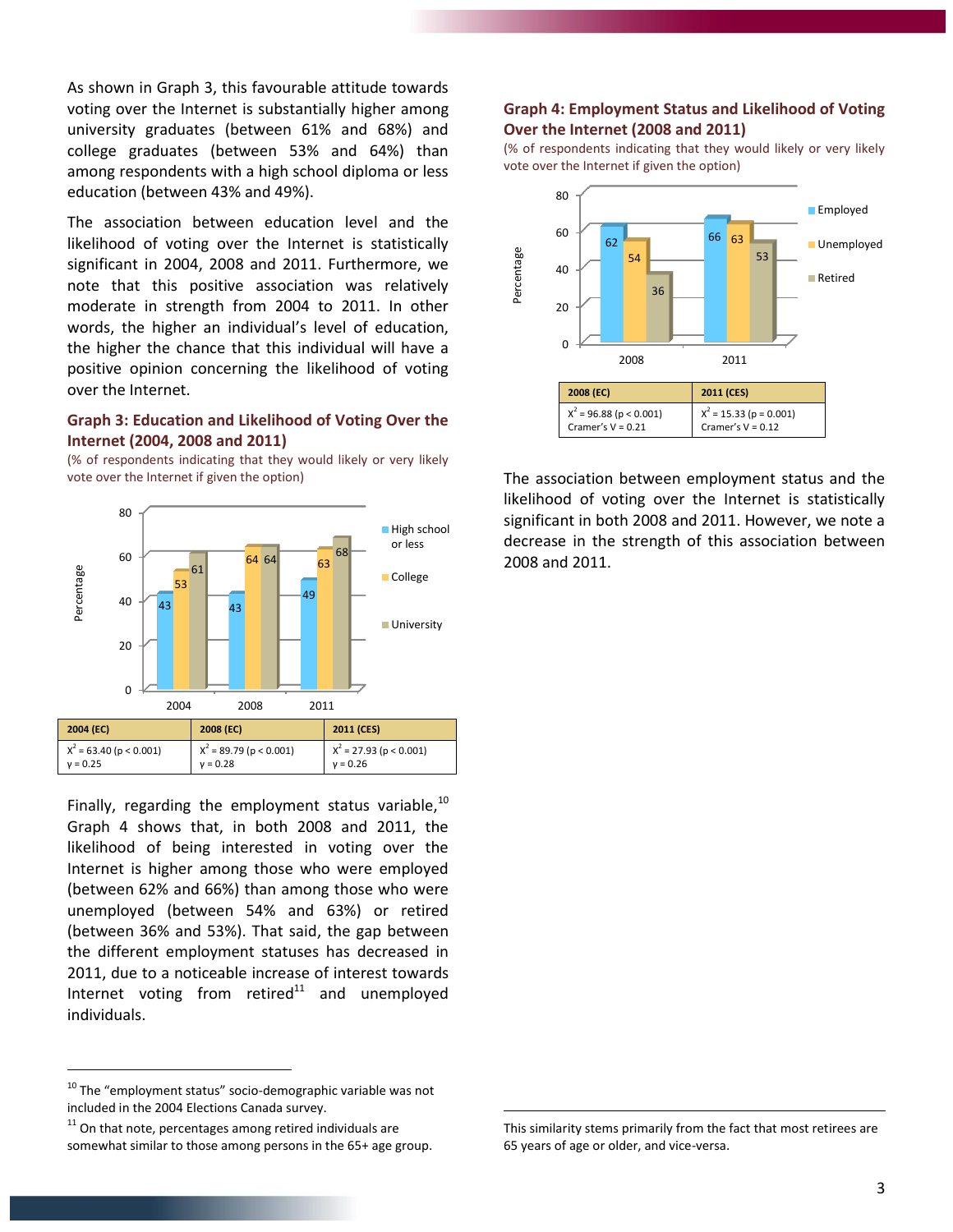# **Perception of Risk Associated With Internet Voting**

Elections Canada added a question to its survey following the 2004 general election to examine elector perception of the risk associated with Internet voting. The question asked electors for their opinions on the potential for fraud or error associated with Internet voting. For the 2011 election, in order to check whether measuring only the risk aspect might introduce a negative bias, we asked respondents to indicate which of two statements came closest to their own views: "Voting on the Internet is risky" or "Voting on the Internet is safe." For this reason, the 2011 results cannot be compared with earlier results.

That said, Graph 5 shows that, from 2004 to 2011, about one out of every three respondents indicated that Internet voting was safe, regardless of the wording of the question.

#### **Graph 5: Perception of Risk Associated With Internet Voting (2004, 2008 and 2011)\***



\* The question on risk associated with Internet voting was not asked in 2006.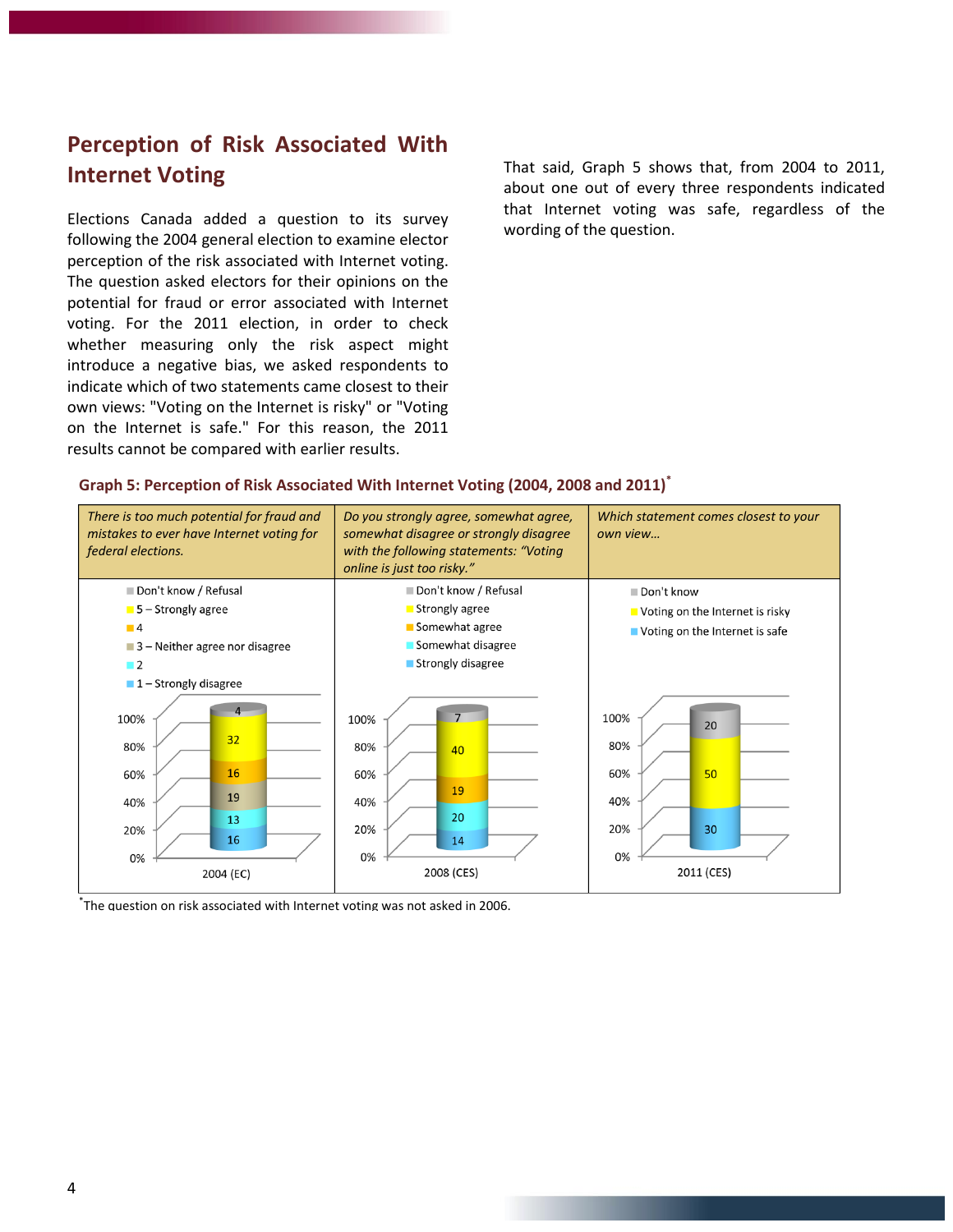Otherwise, we note that, in 2004 and 2008, $^{12}$ university graduates tend to disagree the most with the idea that Internet voting is too risky (46% and 44% respectively), while respondents with a high school diploma or less education tend to disagree the least (32% and 27% respectively). That said, as observed in Graph 6, the gap between the different levels of education has increased slightly in 2008.

The association between education and perception of risk is statistically significant in 2004 and 2008. Furthermore, the strength of this positive association increased slightly from 2004 to 2008. As such, the higher an elector's education level is, the higher the chance that this elector will disagree with the idea that Internet voting is too risky.





<sup>\*</sup>Response categories were recoded using a dichotomous nominal scale (Agree/Disagree). In addition, the "Neither agree nor disagree", "Don't know" and "Refused" categories were excluded from the analysis.

 $12$  Even though the subject matter was very similar, we are of the view that the questions in 2004 and 2008 are not directly comparable with the question used for the 2011 federal general election.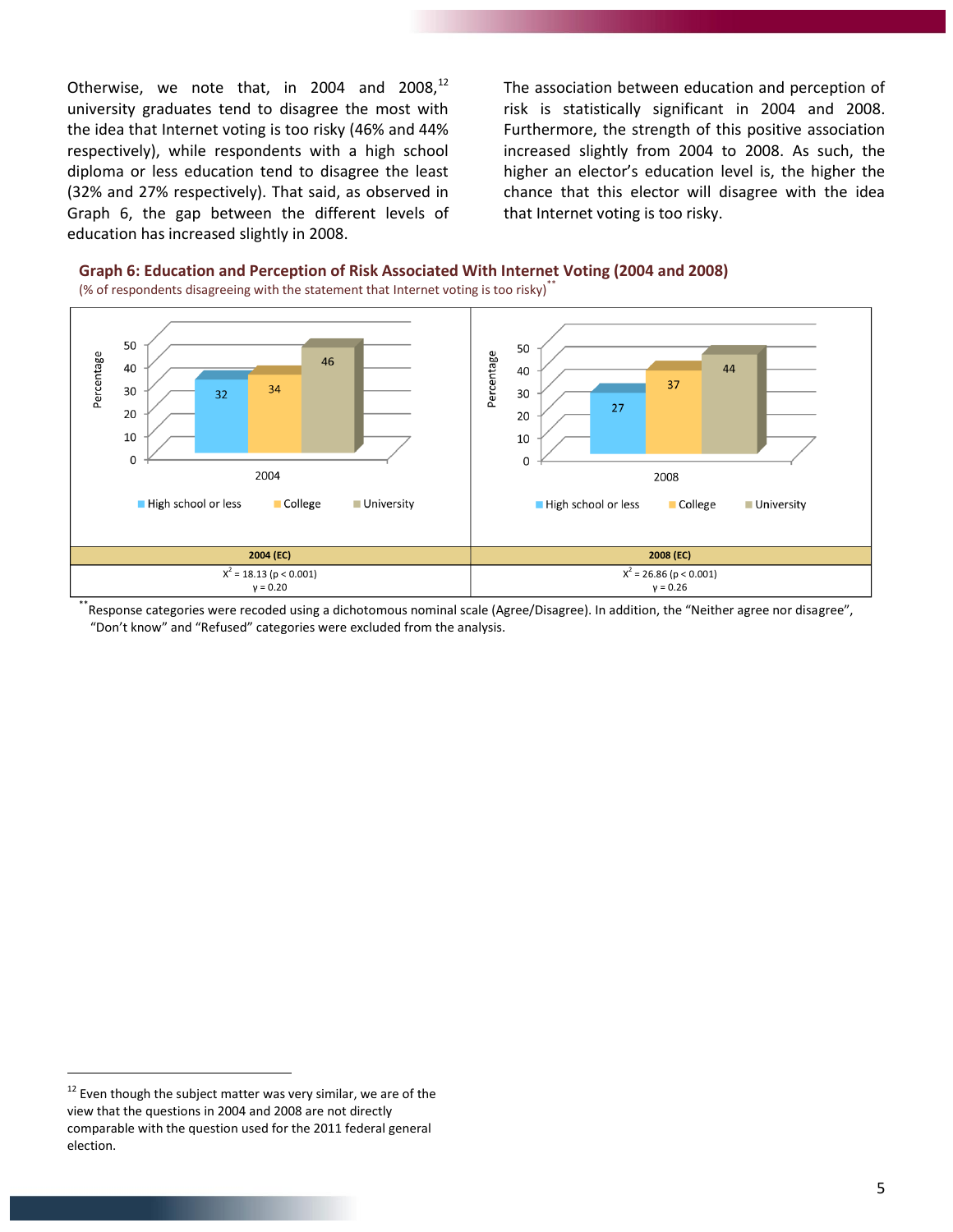For 2011, we notice that electors with a university degree are the most inclined to think that Internet voting was safe (43%). In contrast, we note that electors with a high school diploma or less education are the most inclined to believe that voting on the Internet is risky (72%), as observed in Graph 7.

These observations are confirmed by the presence of a statistically significant relationship between the education variable and perception of risk. However, we note that this positive association is weak. That said, in the last general election survey, the higher the individual's education level, the lower the chance that this individual will be likely to agree that voting on the Internet is risky.

#### **Graph 7: Education and Perception of Risk Associated With Internet Voting (2011)**<sup>13</sup>

(% of respondents agreeing with one of the following statements: Voting on the Internet is safe / Voting on the Internet is risky)



Graph 8 shows that the gap in perception of risk among age groups is quite small in 2004, but not in 2008. In fact, the percentage obtained in 2008 reveals significant differences between the 18-to-34 (58%), 35-to-64 (45%) and 65+ (27%) age groups.

<sup>13</sup> The response categories were recoded using a dichotomous nominal scale (Voting on the Internet is safe / Voting on the Internet is risky). In addition, the "Not sure" and "Refused" categories were excluded from the analysis.

Confirming these data, we notice that the relationship between age group and perception of risk is not statistically significant ( $p = 0.327$ ) for 2004. This result contrasts with the result for 2008, where a significant association of moderate strength and negative direction is observed. In other words, only for 2008 do we note that, the higher an individual's age group, the smaller the chances this individual is likely to disagree with the idea that Internet voting is too risky.

#### **Graph 8: Perception of Risk by Age Group (2004 and 2008)**

(% of respondents disagreeing with the statement that Internet voting is too risky)

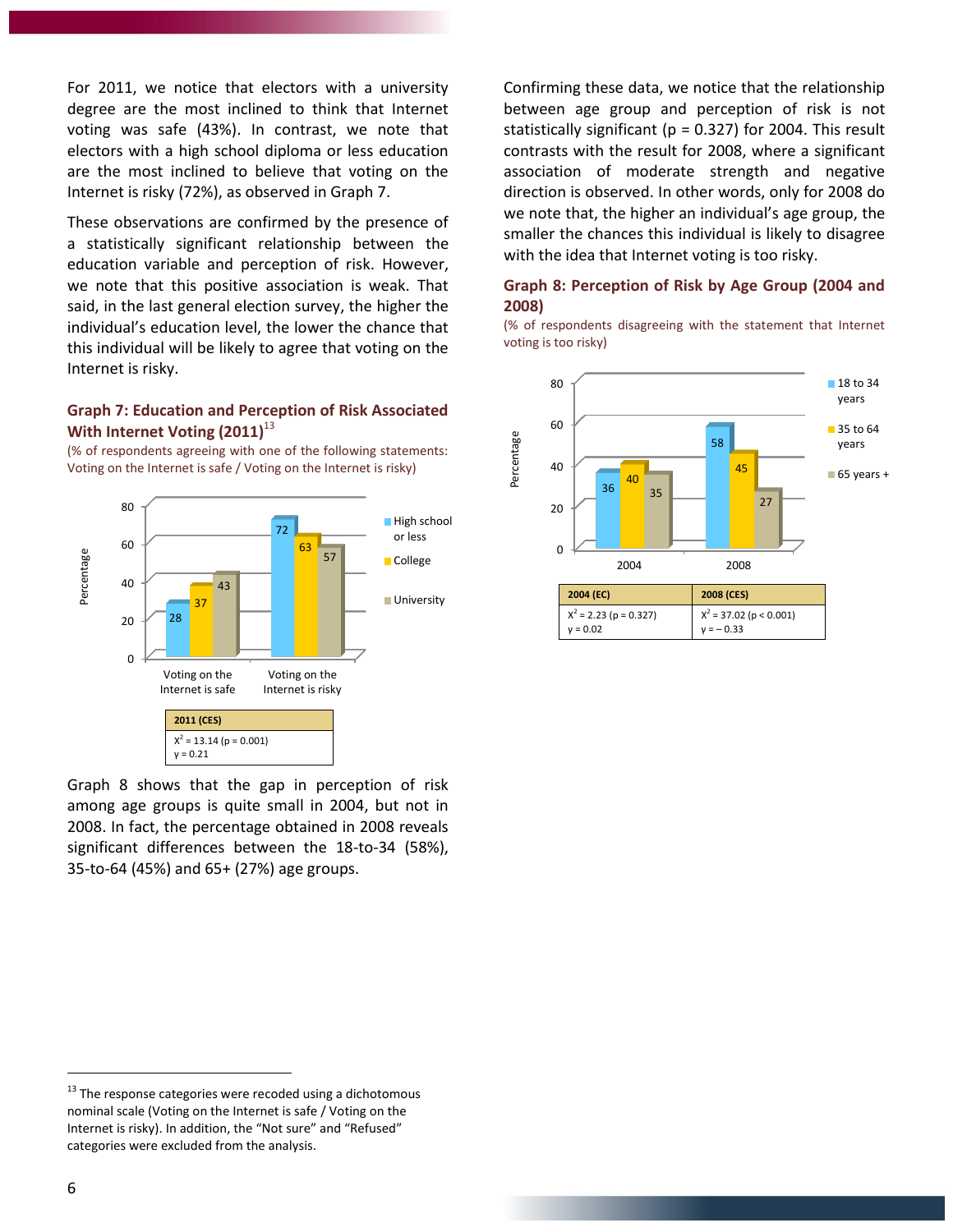As indicated previously, the question on perception of risk was reworded in 2011. Graph 9 shows that there is a similarity in the level of agreement of respondents in the 18-to-34 age group (40%) and the 35-to-64 age group (41%) with the statement that voting on the Internet is safe. In contrast, we note that in the 65+ age group, nearly three out of every four persons consider Internet voting risky.

The association between age group and perception of risk is statistically significant for 2011. However, the strength of the association is relatively weak and negative.

**Graph 9: Perception of Risk by Age Group (2011)** (% of respondents agreeing with one of the following statements: Voting on the Internet is safe / Voting on the Internet is risky)



The results related to the 2008 general election show perception of risk by elector employment status. Graph 10 shows that nearly half of those in the labour market do not consider Internet voting too risky, compared with a little less than one third of retired respondents.

The association between employment status and perception of risk is statistically significant. Furthermore, the strength of that association is moderate.

#### **Graph 10: Perception of Risk by Employment Status (2008)**

(% of respondents disagreeing with the statement that Internet voting is risky)



For 2011, Graph 11 sets out the results for the reworded question on perception of risk by elector employment status. At first glance, we note that retired people (32%) are slightly less likely to consider Internet voting safe when compared to individuals who are employed (40%) or unemployed (38%).

However, the association between employment status and perception of risk is not statistically significant  $(p = 0.10)$ . That is, the results indicate that perception of risk associated with Internet voting was not influenced by the employment status of Canadian electors at the time of the 2011 general election.

#### **Graph 11: Perception of Risk by Employment Status (2011)**

(% of respondents agreeing with one of the following statements: Voting on the Internet is safe / Voting on the Internet is risky)

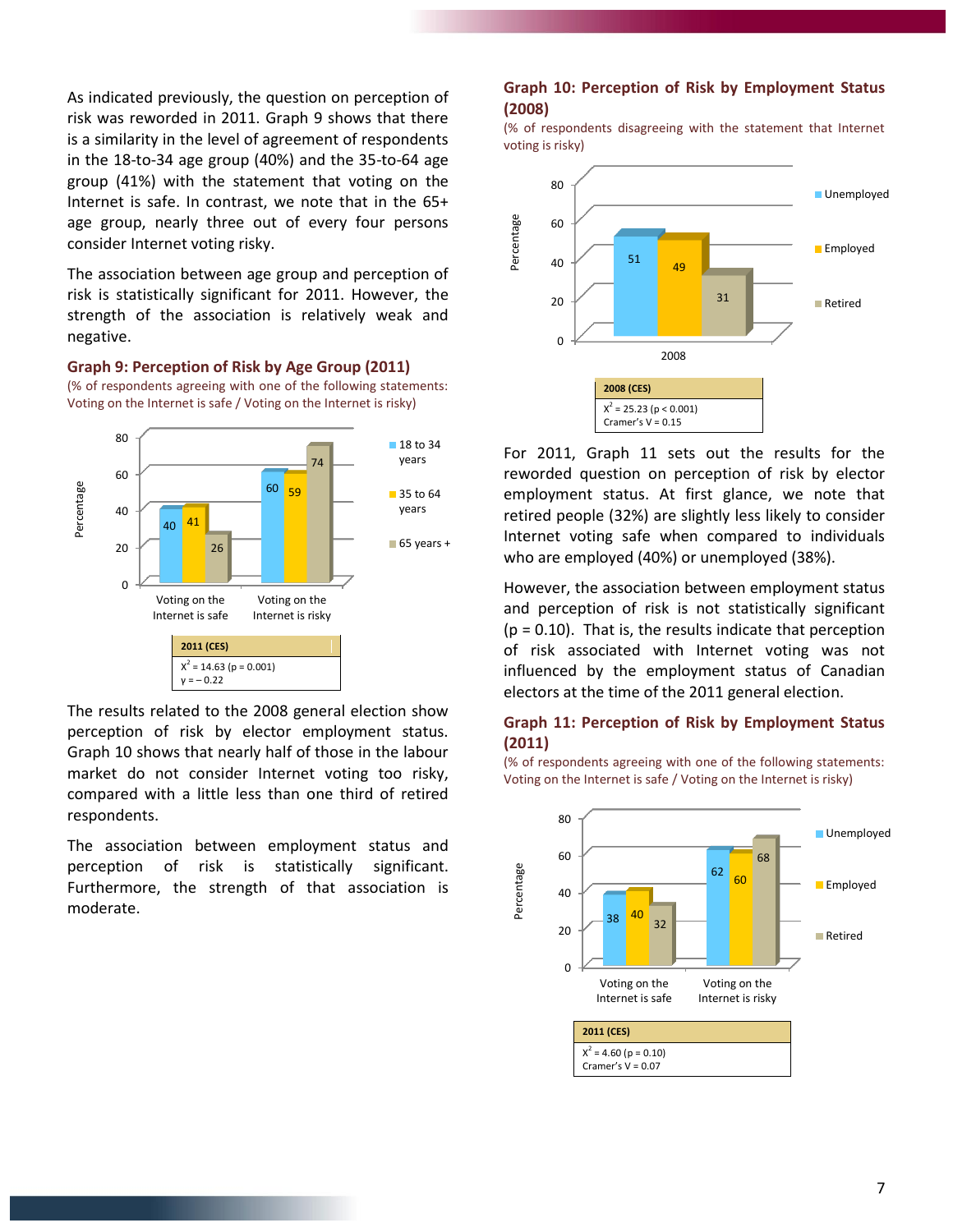# **Electors' Opinions Concerning Principle of Internet Voting**

For the 2011 election, Elections Canada added a question on the principle of Internet voting to the Canadian Election Study, to obtain electors' opinions in this regard. As may be seen in Graph 12, 50% of Canadian electors agree with the principle of Internet voting, while 40% disagree and 11% do not know.<sup>14</sup>

#### **Graph 12: Electors' Opinions Concerning the Principle of Internet Voting (2011)**

(% of respondents agreeing with the principle that Canadians should be able to vote over the Internet)



With respect to the socio-demographic variables, Graph 13 shows little fluctuation in respondent opinion concerning the principle of Internet voting, regardless of the variables used for the analysis. $^{15}$  In fact, we note that the highest percentage is 58% (35– to 64-year-olds, university graduates and unemployed individuals), three percentage points above the national average (55%), $^{16}$  and the lowest percentage is 49% (the 65+ age group).

Overall, none of the socio-demographic variables used to analyze elector opinion concerning the principle of Internet voting proved statistically significant ( $p <$ 0.05). In other words, for the 2011 survey, Canadians' opinions concerning the principle of Internet voting reveal no significant differences based on age group, education level or employment status.

#### **Graph 13: Principle of Internet Voting by Socio-Demographic Variable (2011)**

(% of respondents agreeing with the principle that Canadians should be able to vote over the Internet)



 $\overline{a}$ 

<sup>&</sup>lt;sup>15</sup> Response categories were recoded using a dichotomous nominal scale (Disagree/Agree).

 $16$  The "Not sure" category was excluded, which explains the difference in the general population percentage between graphs 12 and 13 (50% vs. 55%).

 $14$  Rounding out of decimals brings the total percentage to 101.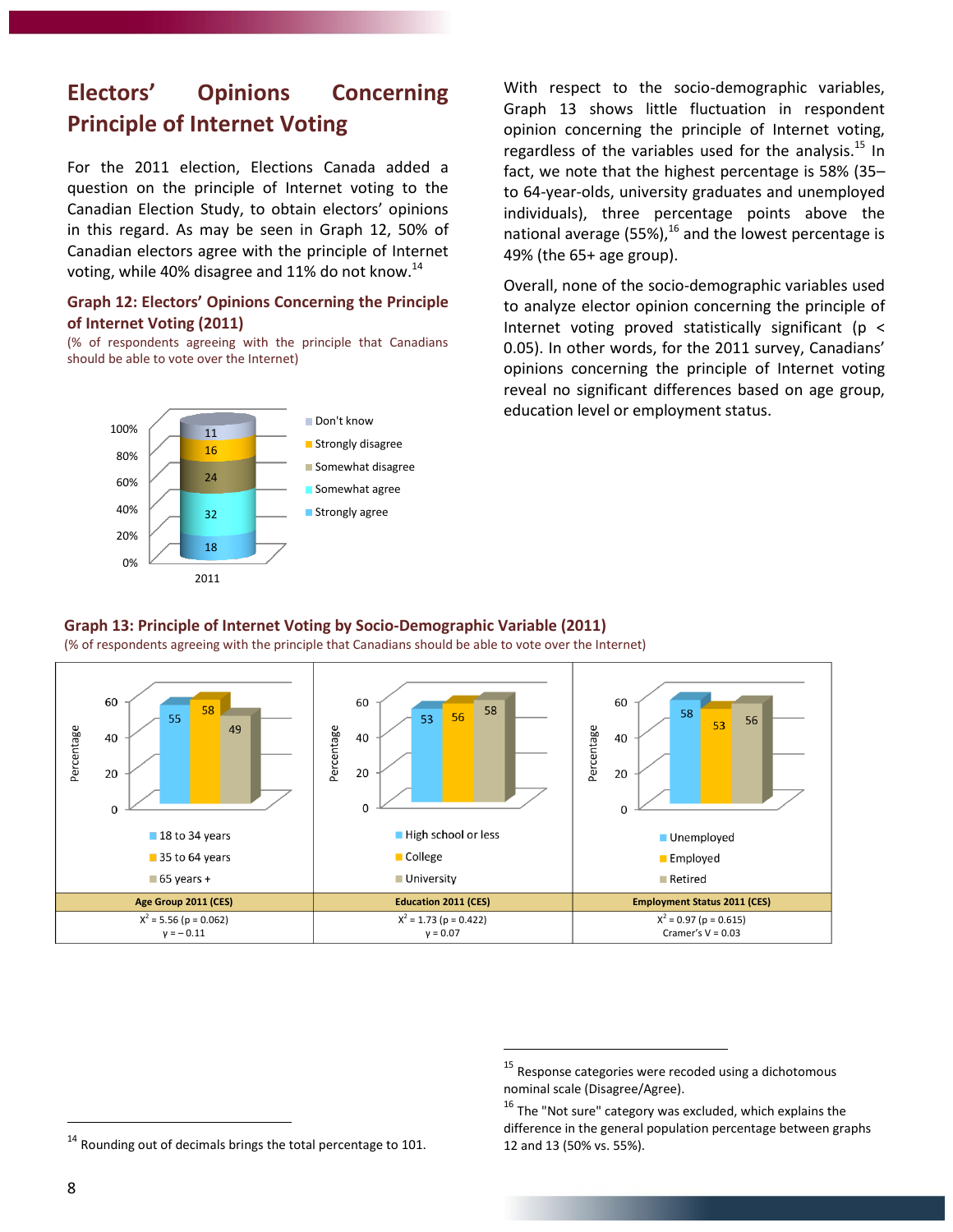## **Candidates' Opinions Concerning Principle of Internet Voting**

Following the 2008 and 2011 general elections, Elections Canada surveyed candidates on various issues, including Internet voting.<sup>17</sup> In both surveys, we asked candidates whether or not they agreed with the principle of Internet voting. On that point, Graph 14 shows a slight increase between 2008 and 2011 in respondents agreeing with the principle of Internet voting, from 46% to 52%.

#### **Graph 14: Candidates' Opinions Concerning Principle of Internet Voting (2008 and 2011)**

(% of respondents agreeing with the principle that Canadians should be able to vote over the Internet)



As seen in Graph 15, the percentages conceal a considerable discrepancy between the opinions of those candidates who were elected and the opinions of those who were not, both in 2008 and in 2011. More specifically, candidates who were elected expressed much less agreement with the principle of Internet voting (between 33% and 34%) than those who were not elected (between 51% and 56%). Additionally, we note that the discrepancy in the opinions of elected and unelected candidates increased by four percentage points between 2008 and 2011, widening the opinion gap from 18 to 22 percentage points.

Confirming these observations, the association between whether or not one is elected and one's opinion concerning the principle of Internet voting is statistically significant. Furthermore, we note that the association is negative and that it increased in strength between 2008 and 2011. In other words, all things being equal otherwise, a candidate who was elected is significantly less likely to agree with the principle of Internet voting than a candidate who was not elected.

#### **Graph 15: Opinions of Elected and Unelected Candidates on the Principle of Internet Voting**<sup>18</sup> **(2008 and 2011)**

(% of respondents agreeing with the principle of Internet voting)



 $\overline{a}$ 

 $17$  877 out of 1,601 candidates in 2008 and 1,008 out of 1,587 candidates in 2011 took part in the survey.

 $18$  The "Not sure" category was excluded from the analysis.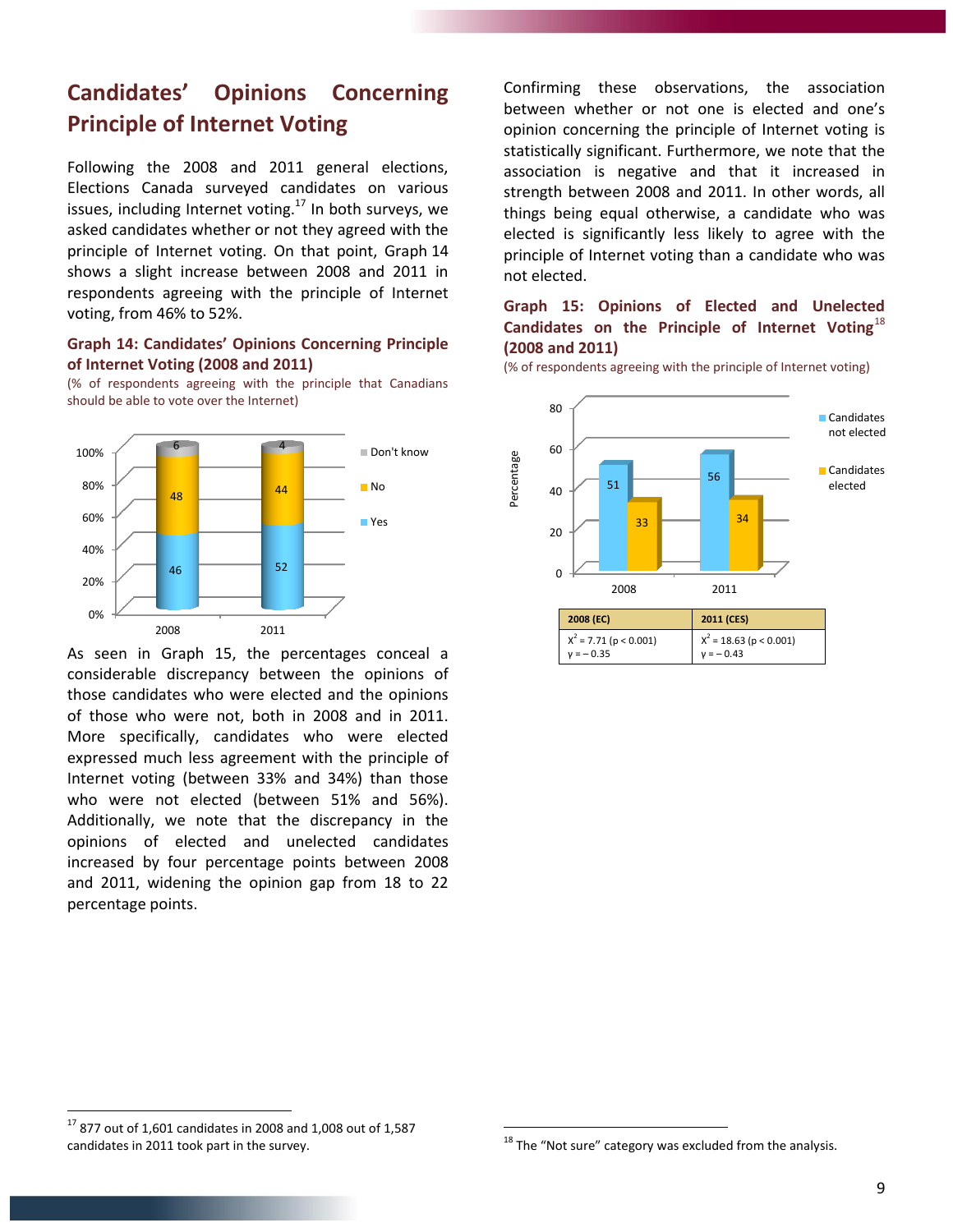### **Conclusion**

By and large, results show that a moderate proportion of electors would be likely to vote over the Internet, and that this proportion is increasing from one general election to the next. Furthermore, there is a significant association of moderate strength between that likelihood and age group and, to a lesser extent, education level and employment status.

That said, there remains a high level of perceived risk associated with Internet voting. Since 2004, only one in every three people has expressed an appreciable degree of confidence in the safety of such a voting method. Overall, we note that, in the entire period under review, university graduates had less of a tendency to consider Internet voting risky. With regard to the principle of Internet voting, we note that about one in two electors agrees with the principle, regardless of the socio-demographic variable taken into account. However, according to our observations on candidates, there is a major opinion gap between candidates who were elected and those who were not; with the latter expressing considerably more agreement with the principle of Internet voting than elected candidates.

Lastly, the statistically significant associations between the interest toward Internet voting and the observed socio-demographic variables enable us to foresee some opportunities for further research, either by the introduction of control variables or by using a more advanced statistical method (i.e.: logistic regression) to verify the relations and interrelations of variables associated with the interest of Canadians towards Internet voting.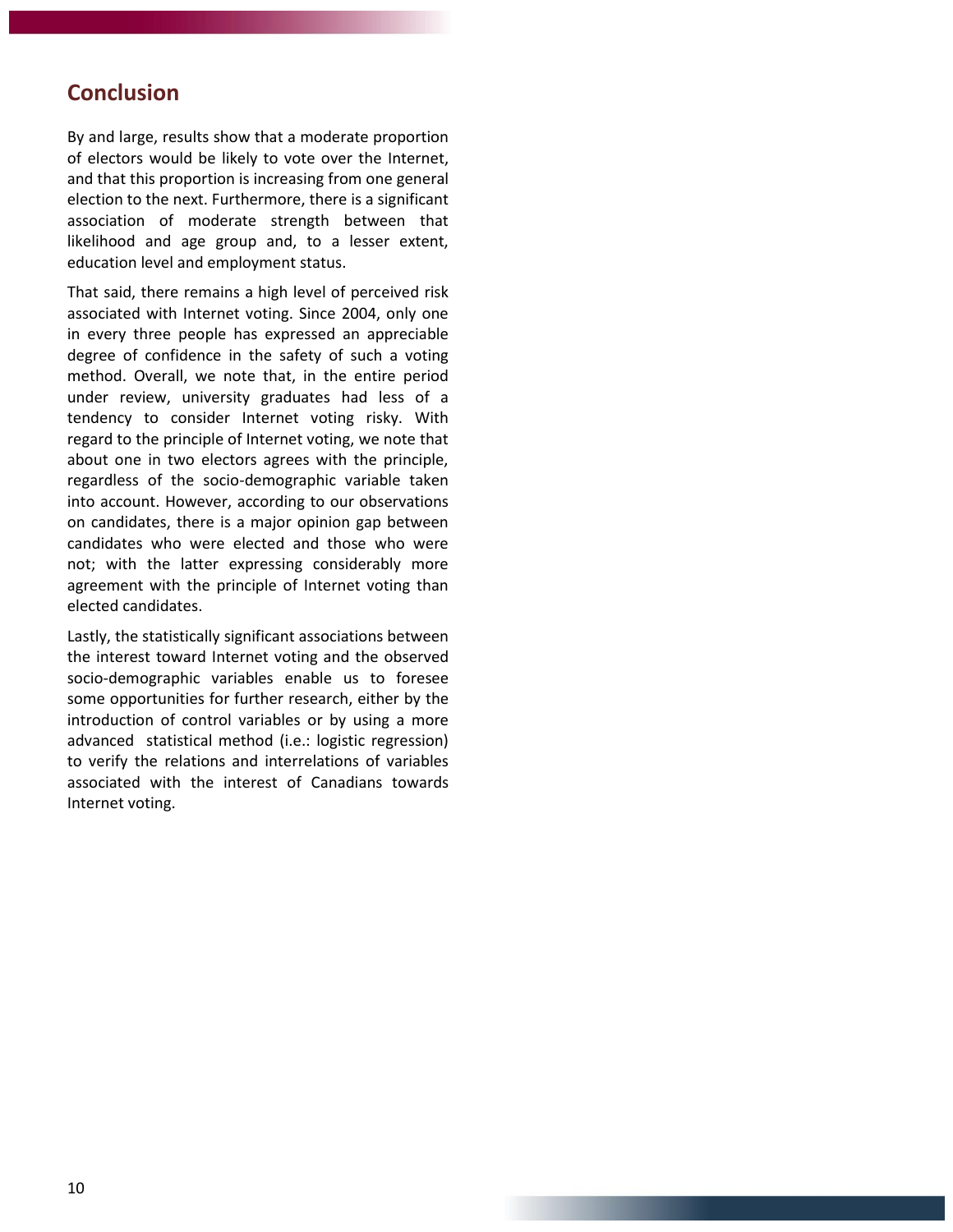# **Appendix: Questions on Internet Voting and Response Frequency**

| <b>VOTING LIKELIHOOD</b> |                                                |                                      |                |  |
|--------------------------|------------------------------------------------|--------------------------------------|----------------|--|
| <b>YEAR</b>              | <b>QUESTION</b>                                | <b>FREQUENCY</b>                     | %              |  |
| 2004 EC                  | How likely would you be to vote on-line if it  | 1 - Very likely                      | 37             |  |
| $(n = 2822)$             | were available?                                | $2 -$                                | 11             |  |
|                          |                                                | 3 - Neither likely nor unlikely      | 6              |  |
|                          |                                                | $4-$                                 | 6              |  |
|                          |                                                | 5 - Not at all likely                | 38             |  |
|                          |                                                | Don't know                           | $\mathbf{1}$   |  |
| 2006 EC                  | For future elections, if you could vote        | Very likely                          | 37             |  |
| $(n = 3013)$             | online on the Elections Canada website,        | Somewhat likely                      | 18             |  |
|                          | would you be very likely, somewhat likely,     | Not very likely                      | 12             |  |
|                          | not very likely or not at all likely to do so? | Not at all likely                    | 29             |  |
|                          |                                                | Do not have access to Internet       | $\overline{2}$ |  |
|                          |                                                | Don't know / Depends                 | $\overline{3}$ |  |
| 2008 EC                  | If you could vote online, would you be very    | Very likely                          | 37             |  |
| $(n=2486)$               | likely, somewhat likely, not very likely or    | Somewhat likely                      | 16             |  |
|                          | not at all likely to do so?                    | Not very likely                      | 14             |  |
|                          |                                                | Not at all likely                    | 26             |  |
|                          |                                                | Do not use / have access to Internet | 4              |  |
|                          |                                                | Don't know / Depends                 | $\overline{2}$ |  |
| 2011 EC                  | If you could vote online, would you be very    | Very likely                          | 40             |  |
| $(n = 1108)$             | likely, somewhat likely, not very likely or    | Somewhat likely                      | 16             |  |
|                          | not at all likely to do so?                    | Not very likely                      | 15             |  |
|                          |                                                | Not at all likely                    | 24             |  |
|                          |                                                | Not sure / Don't know                | 4              |  |
| PERCEPTION OF RISK       |                                                |                                      |                |  |
| <b>YEAR</b>              | <b>QUESTION</b>                                | <b>FREQUENCY</b>                     | $\%$           |  |
| 2004 EC                  | There is too much potential for fraud and      | 1 - Strongly disagree                | 16             |  |
| $(n = 1455)$             | mistakes to ever have Internet voting for      | $2 -$                                | 13             |  |
|                          | federal elections.                             | 3 - Neither agree nor disagree       | 20             |  |
|                          |                                                | $4-$                                 | 16             |  |
|                          |                                                | 5 - Strongly agree                   | 32             |  |
|                          |                                                | Don't know                           | 4              |  |
| <b>2008 CES</b>          | Do you strongly agree, somewhat agree,         | Strongly agree                       | 40             |  |
| $(n = 1273)$             | somewhat disagree or strongly disagree         | Somewhat agree                       | 19             |  |
|                          | with the following statement: "Voting          | Somewhat disagree                    | 20             |  |
|                          | online is just too risky."                     | Strongly disagree                    | 14             |  |
|                          |                                                | Don't know                           | $\overline{7}$ |  |
| <b>2011 CES</b>          | Which statement comes closest to your          | Voting on the Internet is safe       | 30             |  |
| $(n = 1106)$             | own view                                       | Voting on the Internet is risky      | 50             |  |
|                          |                                                | Don't know                           | 20             |  |